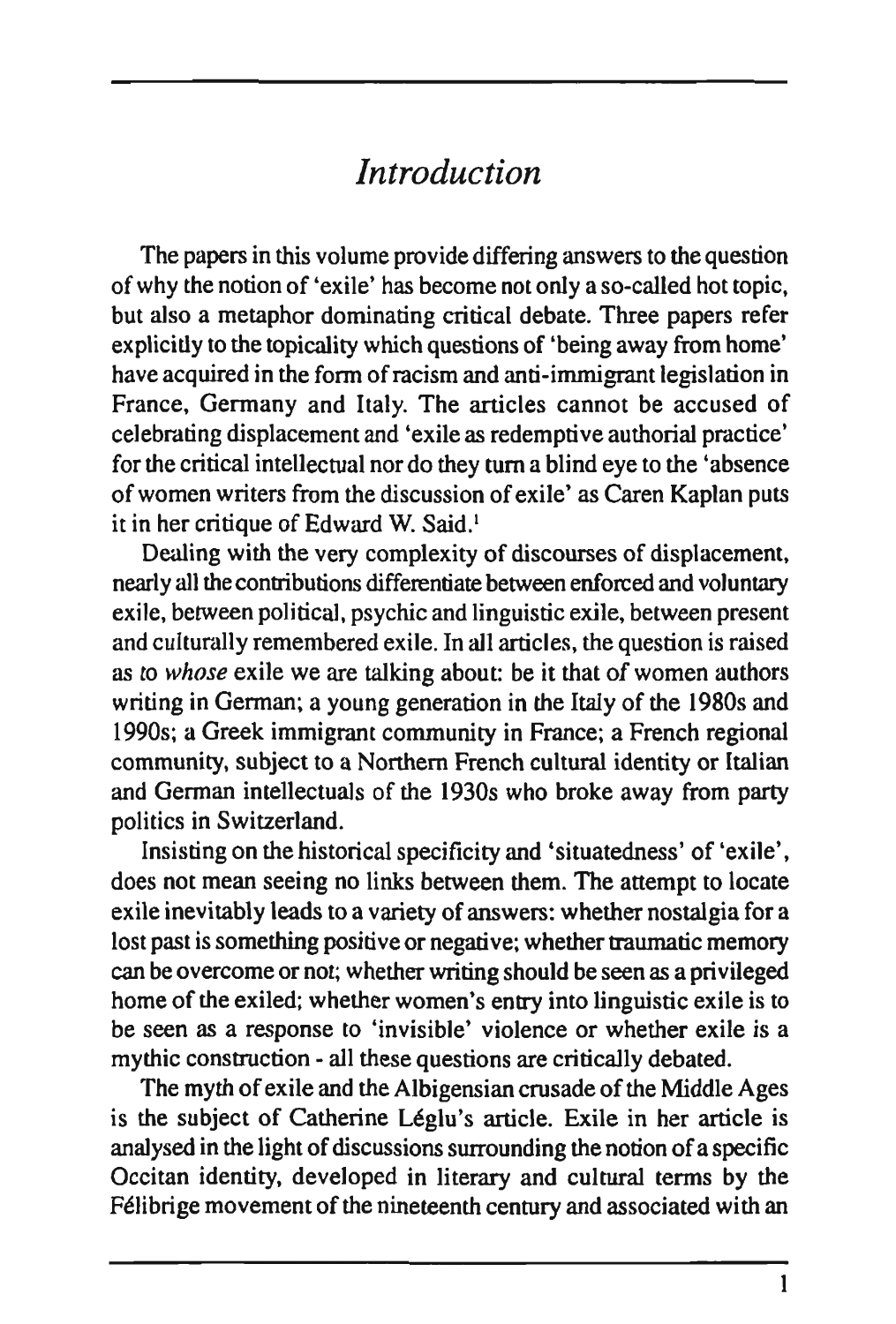'exile' consciousness transmitted by the medieval troubadour lyric of the region.

Léglu works with the poetry and ethics of three medieval troubadours lyries examining how they construct the region and its historical heritage. The importance of place names and their real and symbolic resonance indicate how the Albigensian Crusade, a series of wars which resulted in the King of France becoming the count of Toulouse, effectively absorbing the Languedoc and Provence into France, was not in fact the act which destroyed a constituted Occitan nation, but rather the founding moment of subsequent myths about 'Occitania'. Léglu reveals that a mythical vision of Occitan regions 'colonised' by the Northern French cannot be bom out with careful rereadings of twelfth and thirteenth-century troubadour manuscripts, many of which were compiled in exile in Northern Italy. The troubadour poets and their compilers demonstrate a more ambiguous attitude towards the loss of land and castles and towards questions of allegiance and religion than is generally supposed, raising issues of the selective and political use made of 'myths of exile'.

Reflecting the complexity of the very term 'exile' and its metaphorical use in contemporary Italian literature, Claudia Bemardi historicises the change in literary concepts which are concerned with displacement and estrangement. Following Rosa Braidotti's distinction between the 'exile', the 'emigrant' and the 'nomad', Bemardi identifies the turn to the 'nomadic' in 1990s texts, firstly, as a departure from the main narrative trends of the 1980s and, secondly, as a 'return to more traditional narrative modes'. In general, the 'situated nomadic subject' is characterised by a constant awareness of tension and the reflection of constantly changing (subject) positions in opposition to the 'exiled' or 'emigrant'.

In the 1980s, seeking 'voluntary exile' included the break with inherited traditions; it signalled an 'exit', from the 'canon', its inscribed languages, genres, modes of writing and a growing distance from a given national culture. Bemardi draws a line between these moves into voluntary (artistic) exile and the later, postmodem (and than of course ironic) attempts to seek acclaim for the position of a 'nomadic subject'. The former position (mainly represented in the works of Tondelli) still 'mourns' - in a romantic or nostalgic manner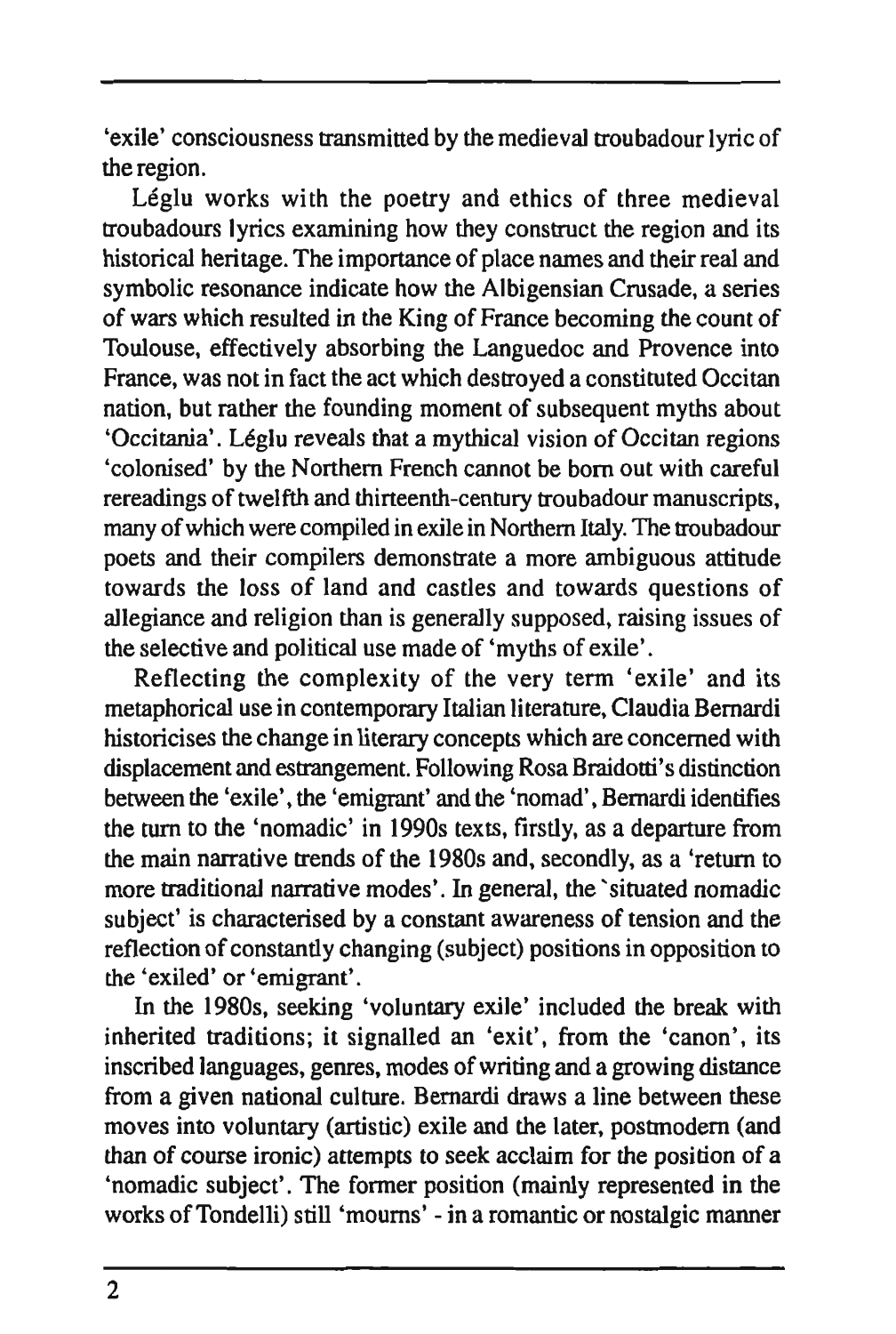- the metaphorical loss of home/place/language/identity. The latter position finds itself in a constant irresolvable tension that is created by both an engagement with and a resistance to surrounding dominant cultures. In looking at texts by Silvia Ballestra, Bemardi argues that texts of the 1990s take issue with the 'traditional' flight/journey pattern in order to reveal it not only as a cultural construction but as a myth. Voluntary 'exile' is now seen as a 'restrictive metaphor'. The very tension between 'home' and 'away', is presented as a state of mind that permeates the characters themselves and is irresolvable.

Often (and particularly in texts by male authors) it is left to the female characters - as Bemardi shows - to cope with more sophistication with 'in-betweeness', with shifting and unstable (national) identities. Here, of course, the question remains, as to whether these glorified female nomads do not have, in fact, to embody another (now postmodem) nostalgic (narrative) hope. In addition, if, as Bemardi shows, these Italian texts of the 1990s present history as a space beyond 'engagement and control', and if the very concept of involvement is - of course ironically - seen as an idealistic venture, then the question arises: What is going to happen, when these young, well off, travelling Italian nomads meet the displaced involuntarily 'exiled' immigrant? Will this encounter provide the chance for a committed dialogue or is it up to a new body of immigrant literature alone to deconstruct - yet again - the myths of their 'predecessors' ?

Sarah Colvin also pays attention to 'fictional subjects' and reflects the very specifity of one's 'exiled' position. While Bemardi refers to issues of generation, gender, class and country of origin, Sarah Colvin's contribution concentrates not on externally enforced 'tangible' forms of exile, but rather the 'insecure spaces' of bodies, names and language as explored by Judith Buder. With such models in mind, Colvin focuses on women's writing in German which tries to resist `non visible' forms of violence.

This form of 'exile' can be found in the 'in-between' existence of the 'double creature' who is 'caught between dual cultural/linguistic positions'. Thus Colvin analyses texts by the Turkish immigrant author, Emine Sevgi Ozdamar, and the Afro-German author. May Ayim. Both try to resist the cultural 'pressure towards linguistic exile'; Ayim's poems, however, explicitly testify to a failed Afro-German-German dialogue.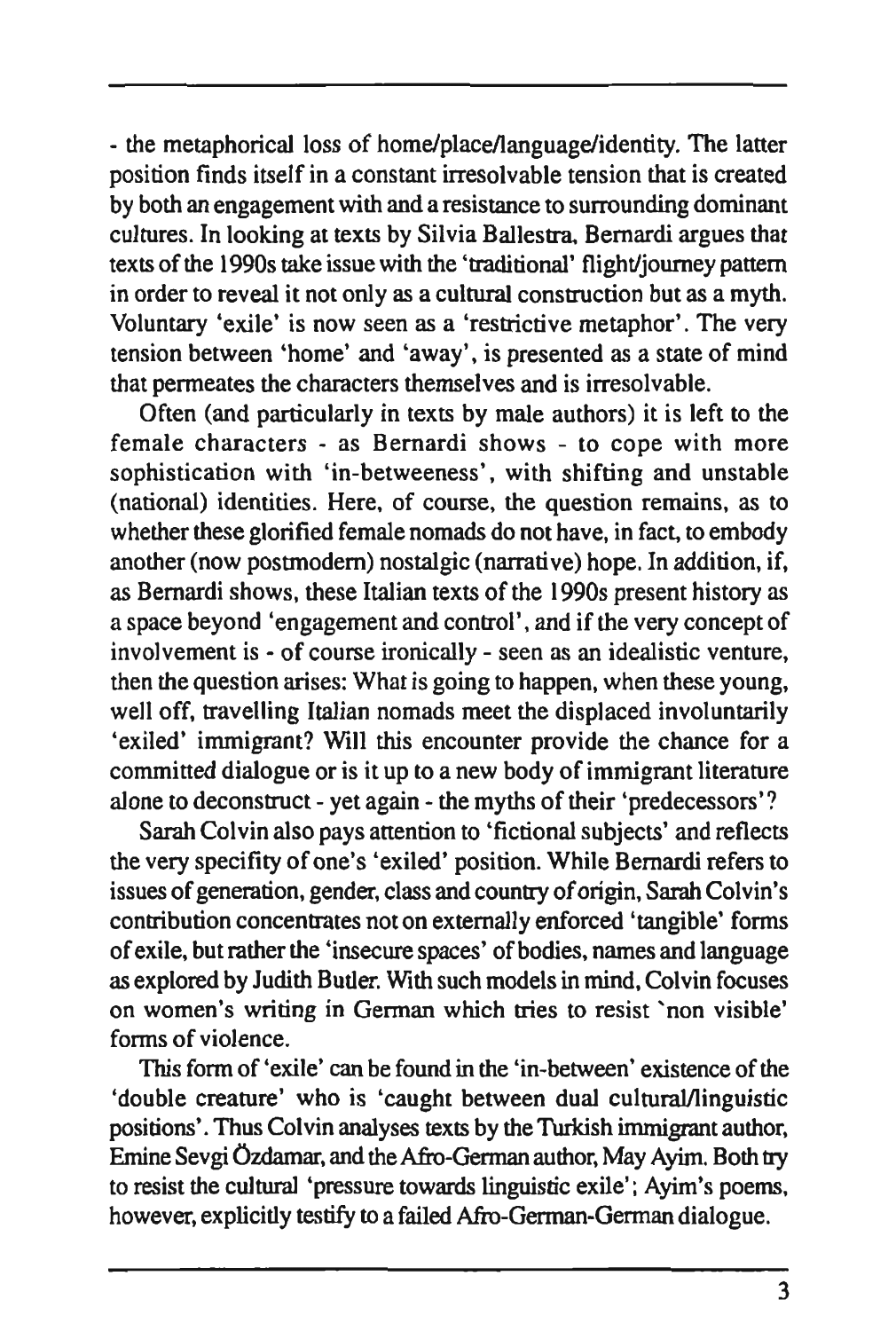In addressing texts by the (canonised) Austrian writers, Elfriede Jelinek and Ingeborg Bachmann, Colvin focuses on spaces which fictitious female characters inhabit and reads the fantasised transgression into lesbian sexuality as 'analogous' to the attempted exit from a 'normed, named existence in language'. Writing which exceeds the boundaries of the social spaces women writers and their ficticious female characters find themselves 'caught' in, brings to the fore a danger which this very 'excess' implies. When in Jelinek's and Bachmann's texts the female characters transgress the margins of their social spaces by choosing 'forbidden' pleasure, they, at the same time, risk - as Colvin argues - their 'ultimate social exile'.

From Colvin's assumption that positions of speech and silence are 'hierarchically' organised, being part of a 'gendered social power play', it follows that this very hierarchy provides (insecure) spaces for transition - which one might even call a space for change.

Sarah Blowen's contribution focuses on notions of exile and community as presented in the exhibition 'Des Grecs', mounted and conceived of by the Greek community of Grenoble at the Musée Dauphinois. Blowen examines the ways in which the museological space and the experiences it displays can be used as a privileged site for exploring an emigrant community's memories of exile; in this case the expulsion of a large Greek community from Asia Minor in 1922 as a result of the Greco-Turkish conflict and their assimilation into French life in Grenoble.

The stages of researching and mounting the exhibition are examined, as well as local, national and intemational reactions to the exhibition which had as its central point images of the displacement and trauma of the expelled Greek community. The emphasis throughout the article is on the ethos of the Musée Dauphinois, one of a number of 'musées de société' which aim to encourage community participation in their exhibitions and to empower groups and communities to act as the subject and guiding voice of displays rather than as the object of curatorial decisions. Exile here is figured in physical, sociological and psychological terms through objects, oral testimonies and reconstructions of pivotal moments in a community's collective history.

Deborah Holmes approaches the question of exile from a somewhat different angle. She calls into question a narrow definition of political